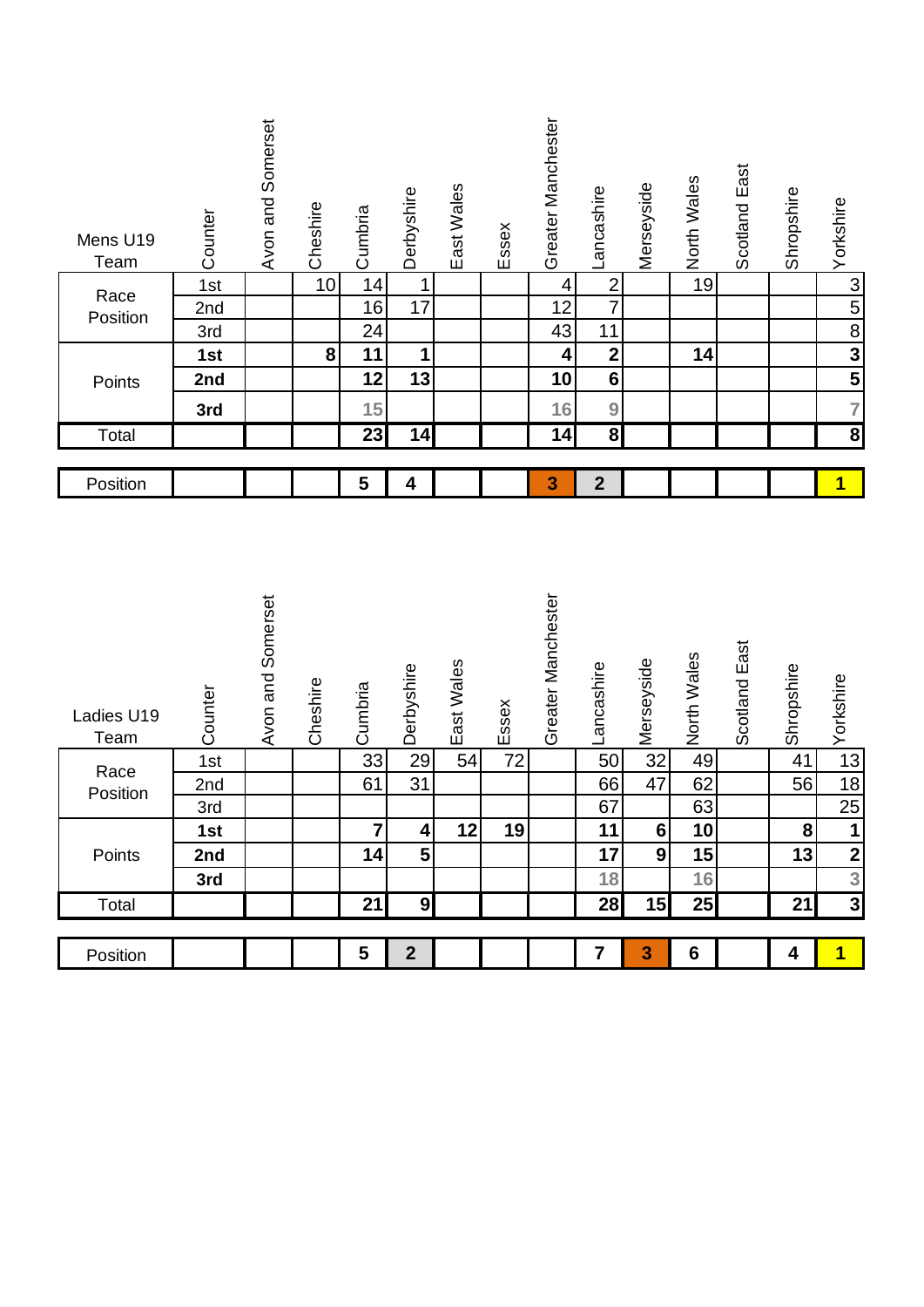| Boys U17<br><b>Team</b> | Counter | Avon and Somerset | Cheshire       | Cumbria          | Derbyshire     | East Wales | Essex | Greater Manchester | Lancashire              | Merseyside              | North Wales             | Scotland East | Shropshire | Yorkshire               |
|-------------------------|---------|-------------------|----------------|------------------|----------------|------------|-------|--------------------|-------------------------|-------------------------|-------------------------|---------------|------------|-------------------------|
| Race                    | 1st     |                   | $\bf 8$        | $\sqrt{5}$       |                |            |       | $\sqrt{6}$         | 4                       | 1                       | 13                      | 16            |            | $\overline{3}$          |
| Position                | 2nd     |                   |                | 12               |                |            |       | 25                 | $\overline{7}$          | 26                      | 23                      |               |            | 19                      |
|                         | 3rd     |                   |                | 21               |                |            |       |                    | $\overline{9}$          |                         | 31                      |               |            | $\frac{28}{2}$          |
|                         | 1st     |                   | $\overline{7}$ | 4                |                |            |       | $5\phantom{.}$     | $\overline{\mathbf{3}}$ | 1                       | 10                      | 11            |            |                         |
| Points                  | 2nd     |                   |                | $\boldsymbol{9}$ |                |            |       | 15                 | $\bf 6$                 | 16                      | 14                      |               |            | $\overline{12}$         |
|                         | 3rd     |                   |                | 13               |                |            |       |                    | ${\bf 8}$               |                         | 18                      |               |            | $\overline{17}$         |
| Total                   |         |                   |                | 13               |                |            |       | <b>20</b>          | $\overline{9}$          | 17                      | 24                      |               |            | 14                      |
|                         |         |                   |                |                  |                |            |       |                    |                         |                         |                         |               |            |                         |
| Position                |         |                   |                | $\mathbf{2}$     |                |            |       | 5                  | 1                       | 4                       | $6\phantom{1}6$         |               |            | 3                       |
|                         |         |                   |                |                  |                |            |       |                    |                         |                         |                         |               |            |                         |
| Girls U17<br>Team       | Counter | Avon and Somerset | Cheshire       | Cumbria          | Derbyshire     | East Wales | Essex | Greater Manchester | Lancashire              | Merseyside              | North Wales             | Scotland East | Shropshire | Yorkshire               |
|                         | 1st     |                   | 33             | 14               | 37             |            |       | 48                 | 18                      | $\overline{36}$         | 15                      |               |            | 17                      |
| Race<br>Position        | 2nd     |                   |                | 49               | 39             |            |       | 52                 | 38                      | 44                      | 32                      |               |            | 35                      |
|                         | 3rd     |                   |                | 53               | 57             |            |       | 56                 | 42                      | 51                      | 45                      |               |            | 41                      |
|                         | 1st     |                   | $6\phantom{a}$ | $\mathbf{1}$     | $\overline{9}$ |            |       | 16                 | $\overline{\mathbf{4}}$ | $\overline{\mathbf{8}}$ | $\overline{\mathbf{2}}$ |               |            | $\overline{\mathbf{3}}$ |
| Points                  | 2nd     |                   |                | 17               | 11             |            |       | 19                 | 10                      | 14                      | 5                       |               |            | $\overline{7}$          |
|                         | 3rd     |                   |                | 20               | 22             |            |       | 21                 | 13                      | 18                      | 15                      |               |            | 12                      |
| Total                   |         |                   |                | 18               | 20             |            |       | 35                 | 14                      | 22                      | $\overline{7}$          |               |            | 10                      |